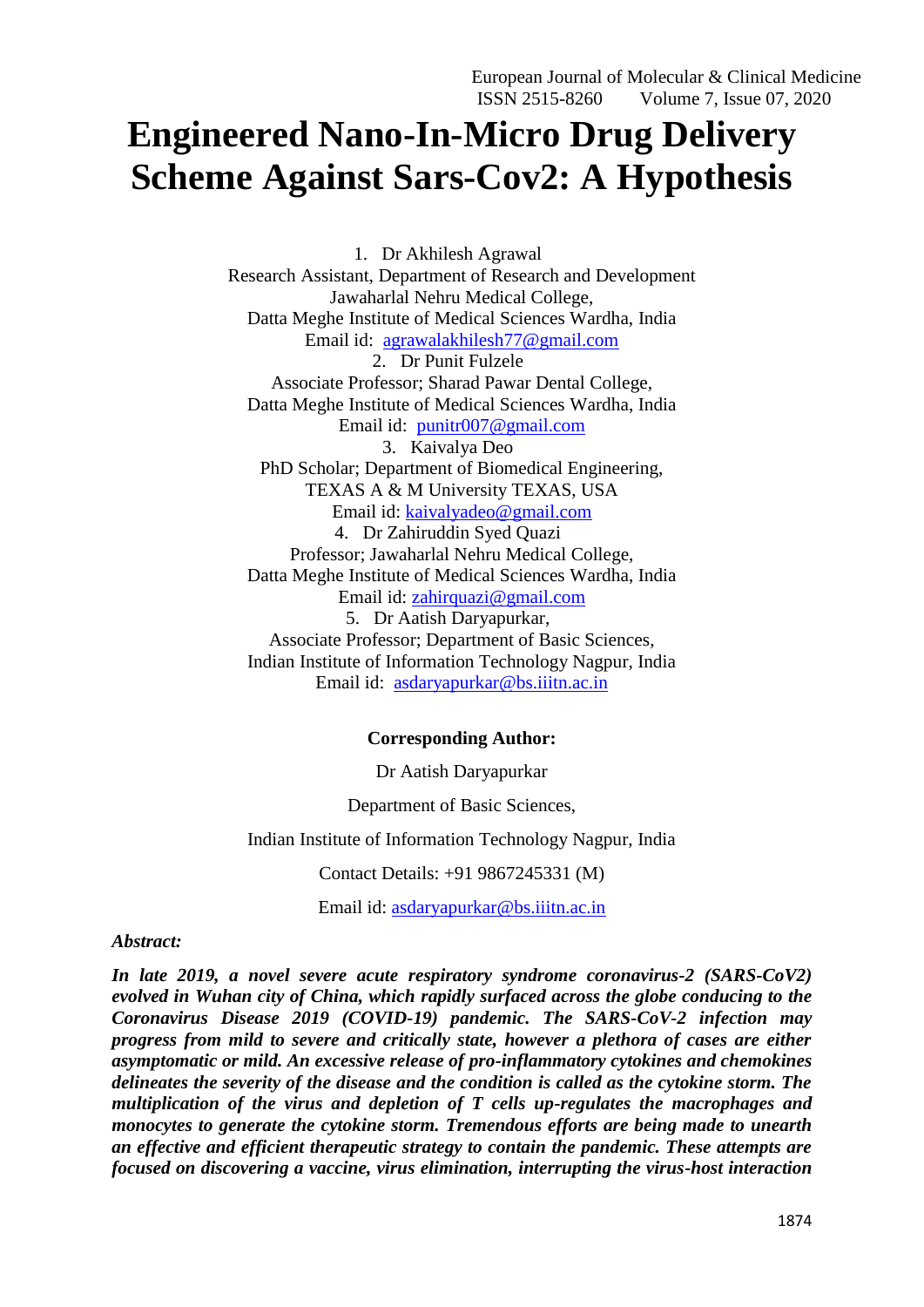European Journal of Molecular & Clinical Medicine ISSN 2515-8260 Volume 7, Issue 07, 2020

*or host modulations and many of them have demonstrated good clinical prognosis. The delivery approach of a potential drug is also pivotal into the bargain. Drug administration off target will not only deteriorate the ability but also delay the mechanism of action of that molecule. Synthetic nanosilicates (Laponite XLG) nanoparticles possesses a dichotic charge that makes them a classic drug carrier for targeted and sustained drug release. However, drug delivery into the lungs using only nanosilicates may be ineffective, as these particles will be cleared off from the pulmonary passage due their Nano size. Therefore, a mucoadhesive polymer like chitosan may serve as a secondary carrier to the drug loaded nanosilicates and can deliver the molecules at the targeted biological site. This nano-inmicro drug delivery system may tailor the therapeutic modality of SARS-CoV-2 infection and establish good clinical outcomes.*

*Keywords:*

*COVID-19, drug delivery, nanosilicates, nano in micro system*

### **Introduction:**

Severe acute respiratory syndrome coronavirus-2 (SARS-CoV2) emerged in December 2019 in China and rapidly surfaced remote areas in the world causing a deadly pandemic. Majority of COVID-19 cases are asymptomatic or mild and the disease advances to severe or critical phase characterised by hyper-inflammatory state in the body. This hyper-responsive proinflammatory immune response with elevated levels of cytokines such as IL-6, tumor necrosis factor (TNF), IFN-γ, IL-2 is named as cytokine storm. Cytokine storm is considered to be an irreversible phase causing alveolar collapse, hyalinisation, fluid accumulation in the blood leading to acute respiratory distress syndrome (ARDS) which may be accompanied by toxaemia, disturbances in coagulation cascade leading to septic shock, DIC or multiple organ dysfunction syndrome (MODS) in COVID patients<sup>1</sup>. A plethora of therapeutic pipelines are under investigations and trials that focuses on either inhibiting the virus, its receptor binding mechanism, replication process or minimizing the destructive effect of cytokine storm. Biotech and pharma industries are consistently working on repurposing existing drugs, drugs showing antiviral mechanisms, antibody therapy, drugs protecting the lungs, vaccines etc. and these compounds evidently showed promising results in ex-vivo and in-vivo studies<sup>2</sup>. However, these interventions needs detailed studies and trails to arrive at a particular conclusion. Indeed, a number of therapeutic options are under implementation and development or discovery of an effective and efficient drugs/agents are in the pipeline. This is achieved by exploring better delivery routes of molecules and enhancing their mechanism of action for a breakthrough to reduce the pandemic burden and save millions of lives. Despite the effectiveness and efficacy of a therapeutic drug in suppressing the virus and disease progression, departure from an ideal delivery mode may delay its action or decrease the quality of the drug leading to therapeutic non-compliance. Therefore discovering various drug delivery pathways is correspondingly important as a drug discovery that can offer specific direction toward its target. The purpose of the current hypothecation is to propose a new nano-in-micro based delivery system for local, controlled and sustained drug release into the pulmonary tree.

#### **Hypothesis:**

Synthetic nanosilicates (laponite XLG, BYK) as a Nano-Bio vehicle for a drug that will serve as a primary drug carrier and a polymer like chitosan microspheres as secondary carrier for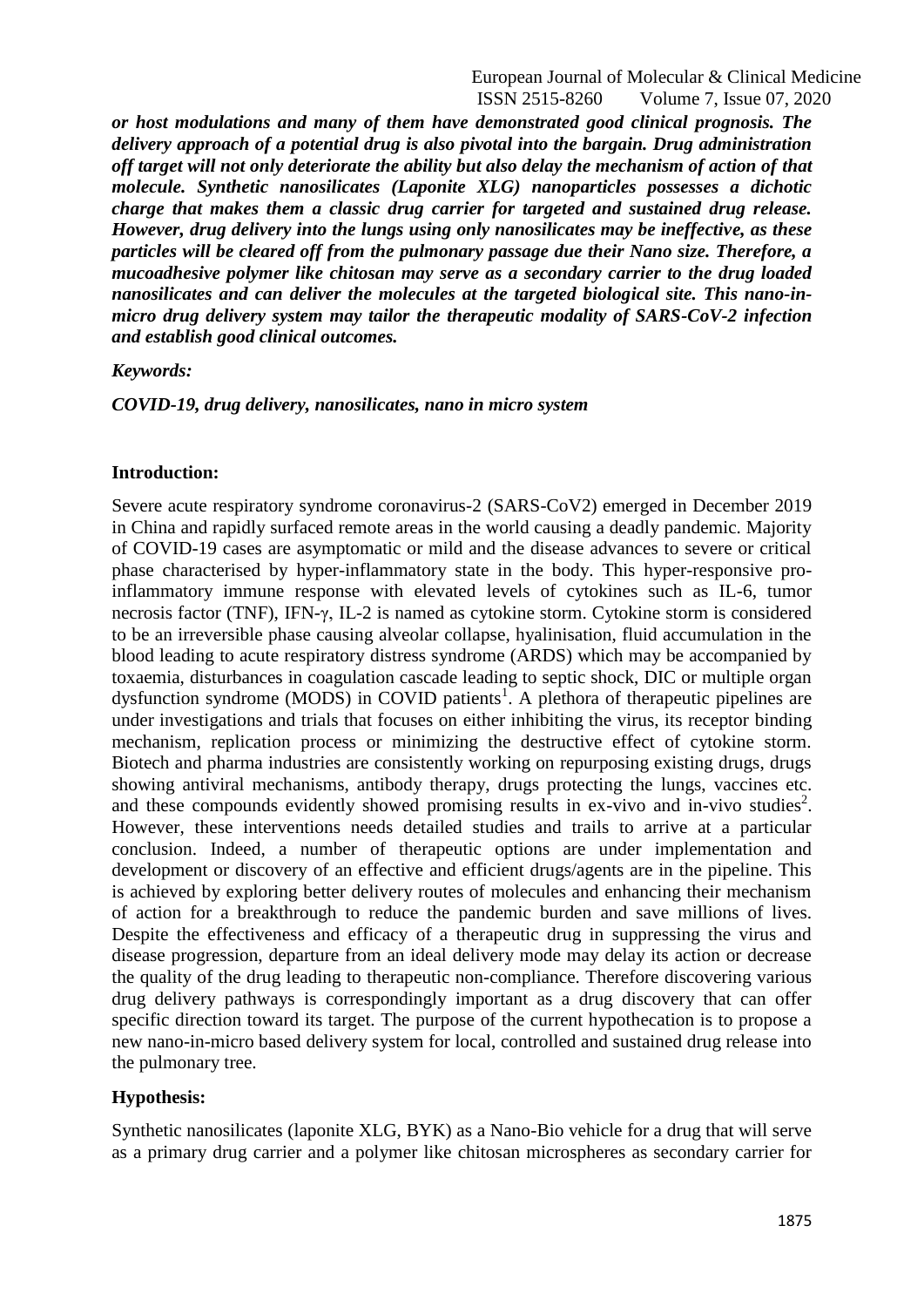desired drug delivery into the pulmonary tree. This nano-in-micro based delivery system may improve clinical outcomes and reduce the burden of COID-19 pandemic.

# **Rationale of the Hypothesis:**

Nano-sized particles due to their high surface ratio improves the drug interaction with tissues, drug stability and prolongs the duration of drug release etc. thereby performing a vital role in the health-care system<sup>3</sup>. Synthetic nanosilicates  $(Na_{0.7}^+(Si_8Mg_{5.5}Li_{0.3})O_{20}(OH)_4]^{-0.7}$  are diskshaped dual charged particles with positive charge at the edge and negative charge at each face. This property enables a wide range of interactions between the particles and various molecules like drugs or proteins etc. Due to very small range of size of nanosilicates (20-50 nm diameter; 1nm width ), these particles can be easily clear-off from the pulmonary tract by their rapid exhalation or clearance due to alveolar macrophages<sup>4</sup>. Hence, it may comprise the potential of nanosilicate carriers to deliver a drug locally and in a sustained manner. To overcome such demerits, a micro-based carrier for drug loaded nanosilicate can be used that will serve as a secondary carrier for nanoparticles. The nano-in-micro based drug delivery has been investigated by many researchers using chitosan, mannitol etc. and this mode of delivery has showed a promising approach in delivering molecules to lung bypassing the ciliary and macrophage clearance and releasing drug loaded nanoparticles at the desired site for local and sustained drug release. The use of micro-sized particles brings the aerodynamic size in between 1-5 um, which is required for a inhaled particle to reach at the desired site into the lungs<sup>5,6</sup>. Chitosan as a pulmonary drug delivery agent is always been a centre of attraction for many researchers due to its biocompatibility especially with cells in respiratory passage, mucoadhesive properties and it has been examined for drug delivery in many  $\overline{\text{diseases}}^7$ .

# **Discussion and Conclusion:**

The rising concern of COVID-19 pandemic, its treatment plan and discovery of a wide spectrum of molecules/proteins stresses the necessity of unique delivery system. Currently, the drugs against SARS-CoV-2 used for trails are administered orally or intravenously, resulting in a prolonged hospitalization period. Though many of the repositioned drugs, molecules clinically demonstrated better prognosis and reduced mortalities, there is a need of drug formulation as their target site is usually very complex. Therefore, control over the drug release would be a hallmark of the treatment. Pulmonary system as a drug delivery target for nanoparticles has been already investigated in other respiratory or systemic diseases $8,9,10$ . The potential of nanosilicates for control and sustain drug release in the respiratory pathway has not been investigated until date. Nanosilicates causes sustain and local drug release up to four weeks unlike other polysaccharide based materials, which release the complete amount of drug maximum up to seven days. Nano size particles are advantageous as they can disperse uniformly within the alveoli to achieve their target. Nevertheless, a secondary carrier is required for nanosilicates to enter into the pulmonary tree to reach the desire site. This can be achieved using micro-sized polymers like chitosan that can act as a secondary carrier for nanosilicates causing sustained and controlled drug release at the target site. Thus, nano-inmicro based system for drug delivery in COVID-19 patients may be game changer. Such type of delivery systems reduces the side effects of the drug if any and provide a quick onset of action. An ideal drug delivery system would release the antiviral drug perpetually over a long duration to engender a desired effect.

# **Declaration of Conflict of Interest:**

The authors declare that they do not have any conflict of interest associated with the manuscript. The authors did not receive any funding for the article.